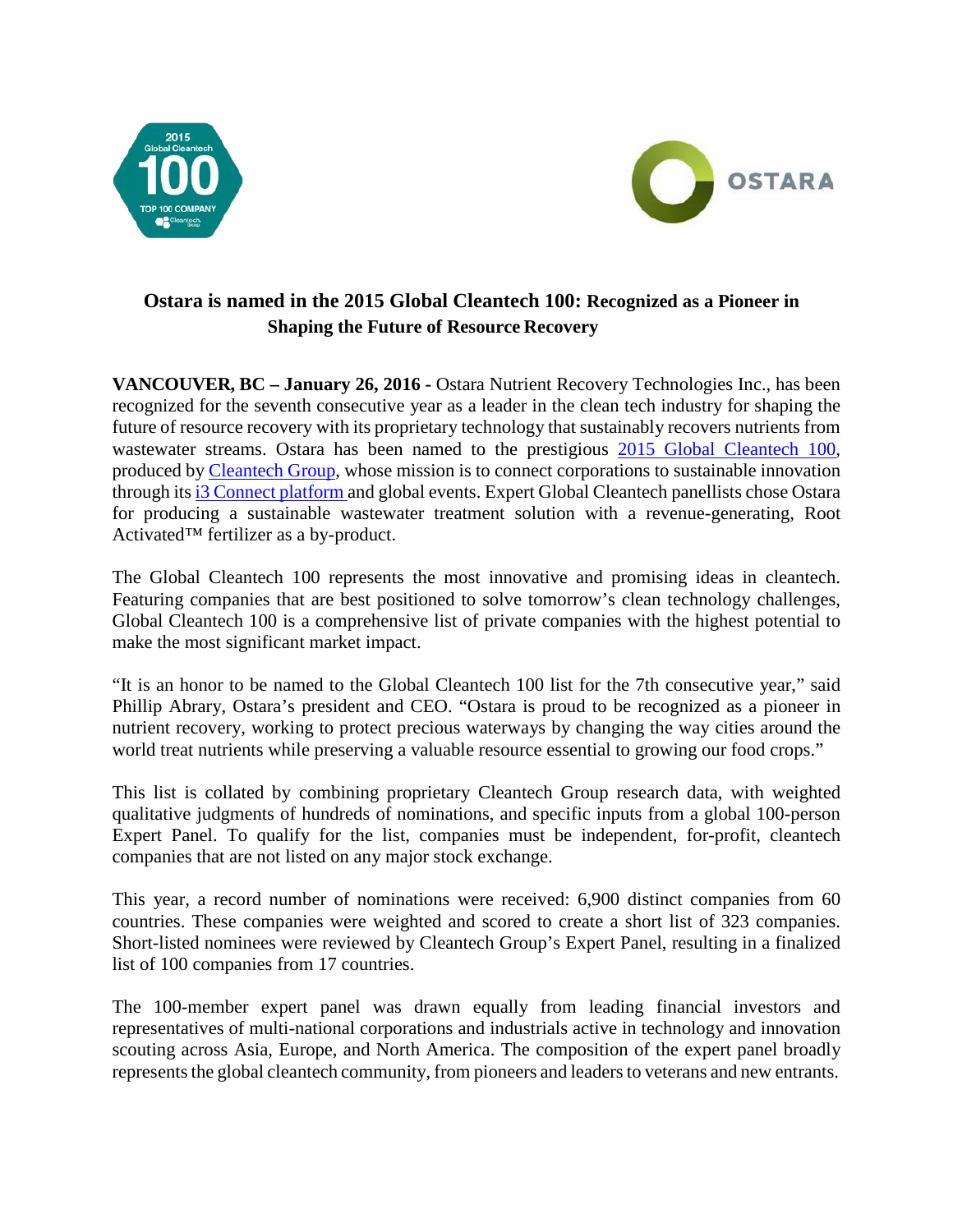The diversity of panelists results in a list of companies that command an expansive base of respect and support from many important players within the global cleantech innovation ecosystem.

"The Global Cleantech 100 provides us with insight into the collective opinion of key market players on which megatrends and innovation, companies are most likely to have a significant impact in the next 5-10 years," said Michele Parad, Senior Manager at Cleantech Group and lead author of the Global Cleantech 100 Report. "Now in its 7th year, the Global Cleantech 100 program reveals which themes are staying relevant and which sectors are taking center stage."

The complete list of 100 companies was revealed on January 25th at Cleantech Forum San Francisco: <http://events.cleantech.com/cleantech-forum-sf/>

For complete information on Ostara's leadership within the cleantech space, access i3 by visiting i3connect.com—Cleantech Group's leading market intelligence platform—and search for Ostara. The list is accompanied by a full report with commentary and insight on the 2015 Global Cleantech 100—authored by Cleantech Group, powered by data from i3, and sponsored by Chubb. Download the report at: [http://www.cleantech.com/indexes/global-cleantech-100/2015](http://www.cleantech.com/indexes/global-cleantech-100/2015-) global-cleantech-100/

The complete list of Global Cleantech 100 expert panel members is available at <http://www.cleantech.com/indexes/global-cleantech-100/expert-panelists/>

-30-

### **About Ostara & Crystal Green:**

Ostara helps protect precious water resources by changing the way cities around the world manage nutrients in wastewater streams. The company's Pearl® technology recovers phosphorus and nitrogen at municipal and industrial wastewater treatment plants and transforms them into a high-value, eco-friendly fertiliser, Crystal Green®. The process greatly reduces nutrient management costs and helps plants meet increasingly stringent discharge limits while improving operating reliability. Crystal Green is the first continuous release granular fertiliser to provide Root-Activated™ phosphorus, nitrogen and magnesium (5-28-0-10Mg), and is marketed through a global network of blenders and distributors to growers in the turf, horticultural and agriculture sectors. Its unique Root-Activated™ mode of action improves crop yields, enhances turf performance and significantly reduces the risk of leaching and runoff, thus protecting local waterways from nutrient pollution. Ostara operates multiple facilities throughout North America and Europe and will open the world's largest nutrient recovery facility in partnership with the City of Chicago in Spring 2016. For more information, visit [www.ostara.com a](http://www.ostara.com/)nd [www.crystalgreen.com.](http://www.crystalgreen.com/)

### **MEDIA CONTACT:**

Debra Hadden Ostara Nutrient Recovery Technologies Inc. Tel: (604) 240-3196 Email: [dhadden@ostara.com](mailto:dhadden@ostara.com)